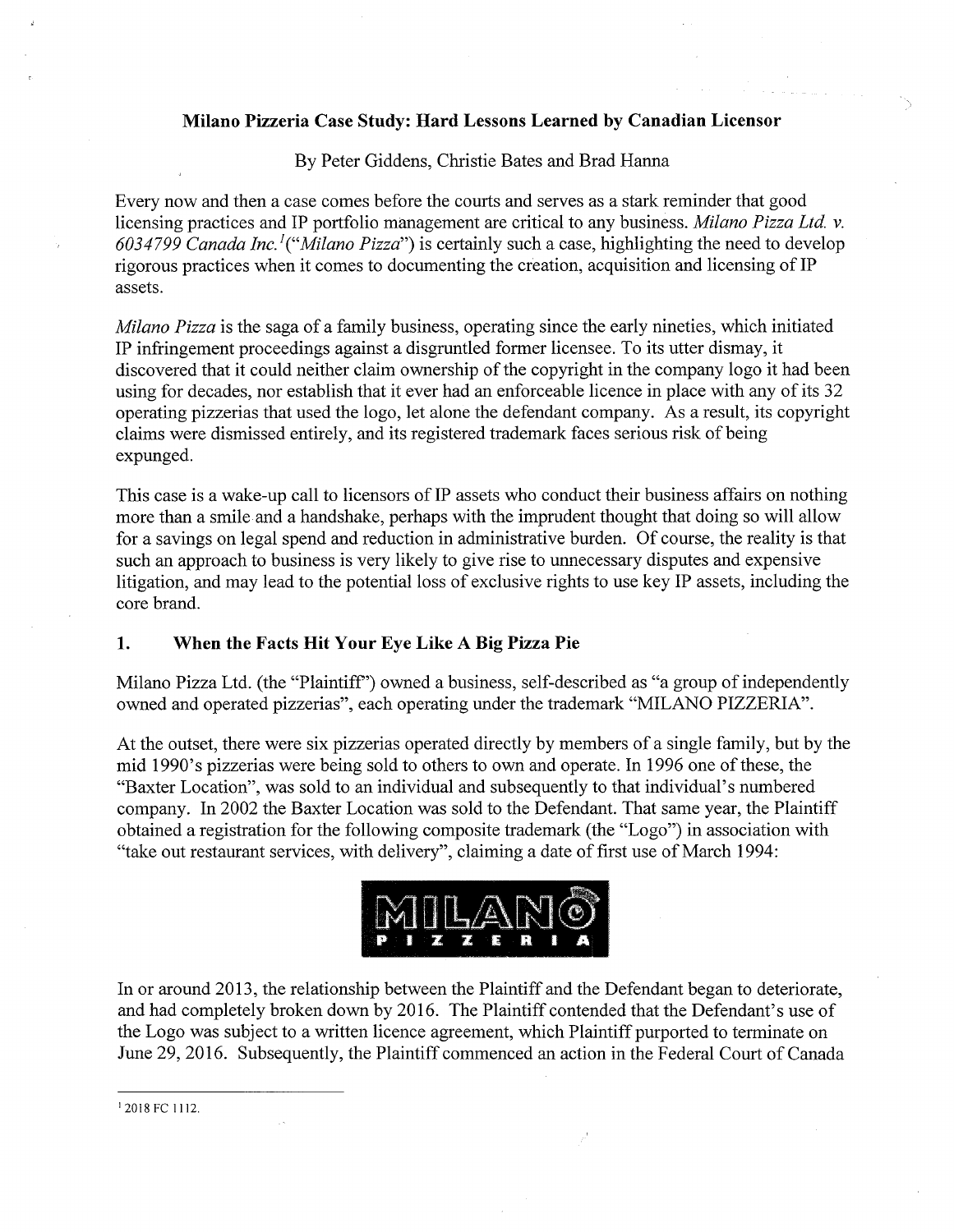concerning the Defendant's unlicensed use of the Logo at the Baxter Location, including allegations that this act constituted (i) infringement of, and depreciation of goodwill attaching to, the trademark registration for the Logo, contrary to sections 19 and 22 ofthe *Trade-marks Act;* (ii) passing off contrary to the statutory codification of the tort in subsection 7(b) of the *Trademarks Act*, and; (iii) infringement of its copyright in the Logo contrary to s. 27 of the Copyright Act. In response, the Defendant sought to invalidate the trademark registration for the Logo, and sought damages and injunctive relief in regards to the Plaintiff's own alleged passing off.

The context of the Court's decision in *Milano Pizza* was a motion for summary judgment by the Defendants to have the Plaintiff's claims dismissed, and a cross motion by the Plaintiff for summary judgment on all of its claims with the exception of the copyright infringement. In Canada, the Federal Court will grant summary judgment when there is no genuine issue for trial with respect to a claim or defence. That is, where there is no legal basis for a claim or defence, or where the Court has all of the evidence required to make a fair and just determination, the matter can be decided without the need for a trial. Summary judgment is often considered inappropriate where there is conflicting evidence and issues of credibility remain.

### **2. Licensor + Licensee or Loosely Organized Buying Cooperative ?**

One of the central issues in dispute concerned the nature of the relationship between Plaintiff and Defendant, which the parties charaeterized very differently. The Plaintiff asserted that it and the independent operators of the Milano Pizzerias (including the Defendant's Baxter Location) were parties to licence agreements through which Plaintiff granted the pizzerias rights to use the Logo and related trademarks. However, the Defendant maintained that the Plaintiff and the independent pizzerias merely collaborated in a loosely organized family business and buying cooperative and that Plaintiff, rather than being a licensor granting rights in the trademark, merely acted as a purchasing agent and coordinator.

While the Plaintiff maintained that there was a written licence agreement to which the Defendant was subject, unfortunately it could not produce the written agreement, its only copy believed to have been destroyed in a flood. Under Canadian trademark law, while a written licence agreement is always the best evidence of the existence of the licence, it does not need to be in writing to be valid and enforceable. The critical issue is whether the trademark owner has authorized the other person to use the trademark and that the owner has, directly or indirectly, control over the character or quality of the goods or services that the other person is providing in association with the trademark. The following factors were raised by the Plaintiffto substantiate its claim that it had sufficient control over the pizzerias such that a licence was in place:

- **• Purchasing Commitment and Quality Control:** The Plaintiff alleged that in exchange for use of the trademarks, the pizzerias were obliged to purchase most of their supplies through a specific supplier designated by the Plaintiff. The Plaintiff asserted that this was sufficient to demonstrate that it held a level of control over the taste and quality of the food being sold at each location.
- **• Investment in the Brand:** The Plaintiff argued that by using a single supplier, it received rebates, which allowed it to allocate more resources towards marketing and promotion of the pizzerias.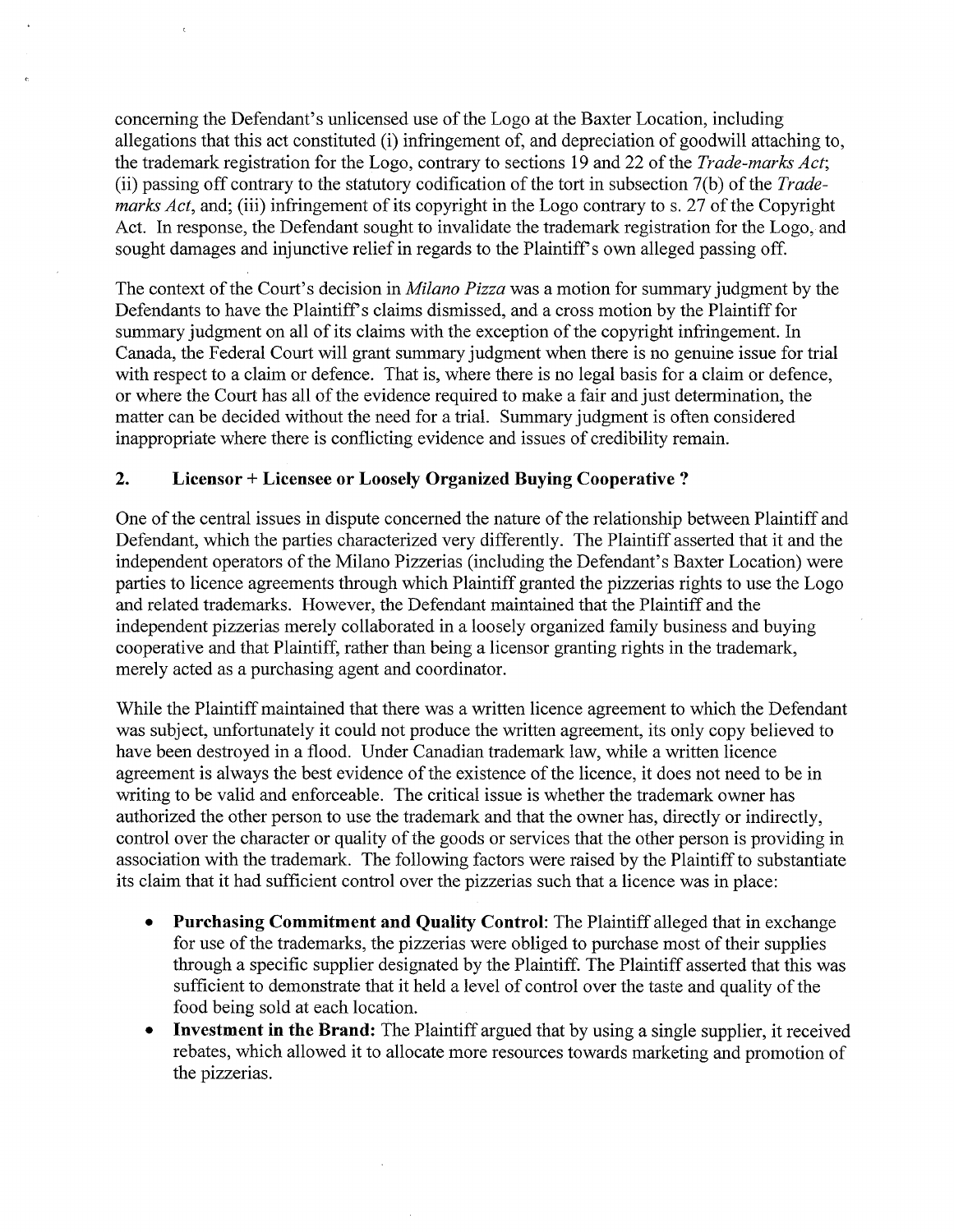**• Territorial Restrictions on Operators:** The Plaintiff contended that because the pizzerias were precluded from advertising or accepting food orders outside of specified territorial areas, such geographic restrictions further underscored the Plaintiff's control over the pizzerias.

Conversely, the Defendant alleged that no such licence was in place and that the Baxter Location had at all times independently exercised complete control over advertising and marketing of the pizzeria. The Defendant advanced the following arguments intended to show that the Plaintiff did not exercise the requisite control required of a licensor:

- **• Independent Control over Goods, Advertising, and Accounting:** The Defendant claimed it made its ovm choices with respect to menu items, recipes, and ingredients as well as advertising and marketing materials such as pizza box stamps and uniforms. It also pointed to its accounting practices, which differed from those of the Plaintiff.
- **Centralized Purchasing was Purely Voluntary:** The Defendant claimed the reason the pizzerias opted to use a single supplier was to obtain the financial discounts and rebates that could be applied to a common marketing and advertising budget. The Defendant stressed that opting-in was at all times "purely voluntary". To illustrate this, the Defendant provided receipts showing the Baxter Location had on several occasions sourced its products from third parties.
- **Asset Purchase Agreement absence** of trickle down obligations: The Defendant also relied upon the asset purchase agreement it executed when purchasing the Baxter Location. The Defendant pointed to the absence of any terms governing or restricting the use of the Logo, the name "Milano pizzeria", "Milano pizza", or any other intellectual property.
- **• 15 Years of Pizzeria Autonomy:** Lastly, the Defendant pointed to the fact that while the Plaintiff had approached the Defendant on numerous occasions to sign a licence agreement governing the use of the Mark, the Defendant had always refused to sign it on the basis that the Defendant believed the Plaintiff did not own the Mark and the fact that the Baxter Location had been running autonomously for the prior 15 years.

In the end, the Court noted that the affidavit evidence of the parties was irreconcilable, bringing the credibility of the witnesses into question. As a result, the court concluded there was a genuine issue for trial as to whether a trademark licence agreement ever existed, and if so, what the terms of such a licence may have been.

### **3. Intellectual Property in the Logo: the copyright and trademark claims**

Against the backdrop that the Court was unwilling to reach a conclusion as to the nature of the relationship between the parties, the Court turned to the claims of copyright infringement and the trademark claims of passing off and the depreciation of the value of goodwill. The Court first sought to make a determination as to: (i) whether the Plaintiff could show it had title over the copyright in the Logo (as an artistic work); and (ii) whether the trademark registration for the Logo was still valid and enforceable. As put forward by the Defendant, if the Plaintiff neither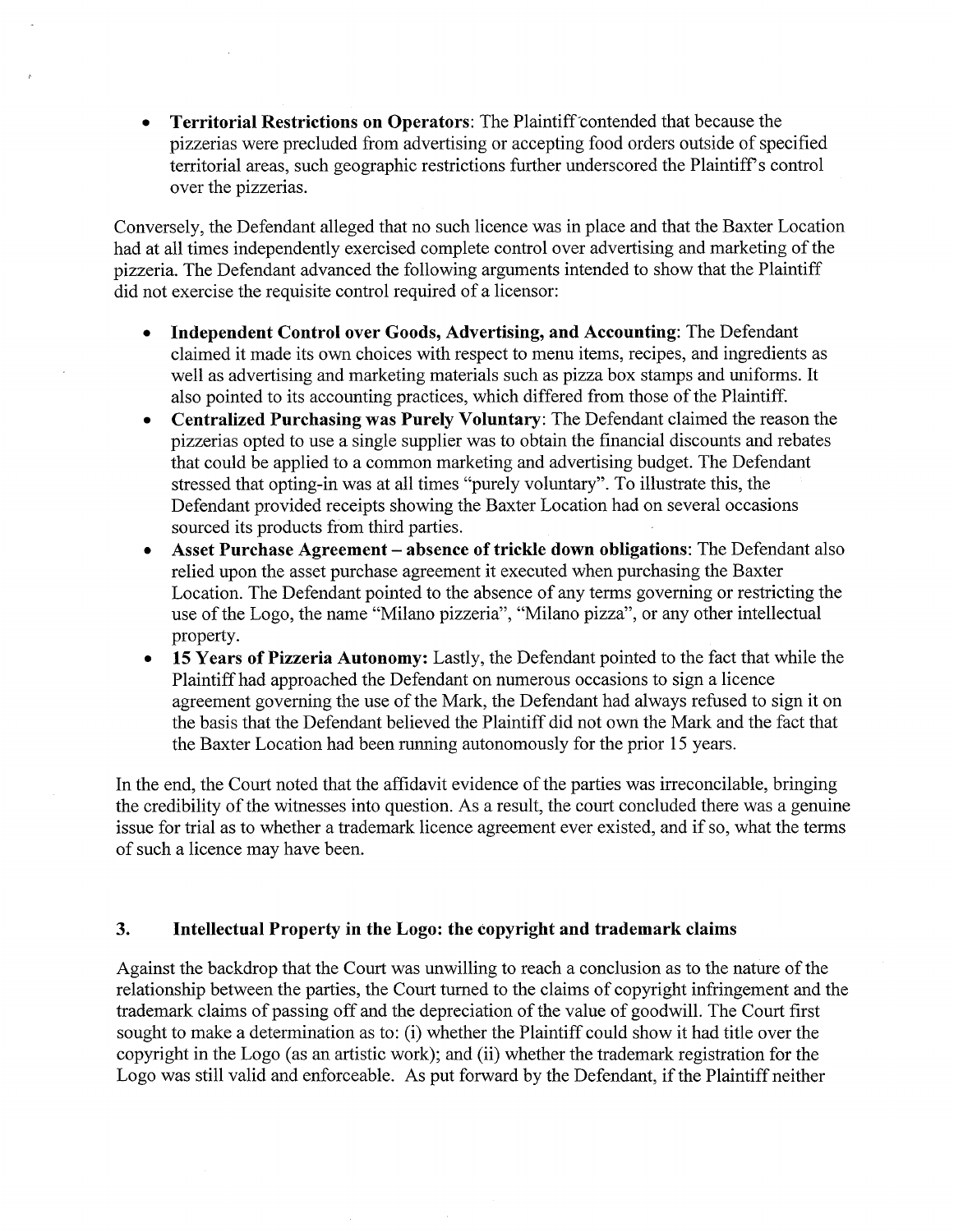owned the copyright in the Logo nor owned a valid and enforceable trademark in the Logo, the Plaintiff's causes of action collapsed.

### *(i) Copyright Claim*

The Plaintiff alleged that the Defendant, by reproducing the Mark, was infringing the Plaintiff's exclusive rights in its artistic work. In response, the Defendant asserted the Plaintiff had no right to raise a copyright claim given that the Plaintiff had no proof that it had valid title to the copyright in the Logo.

Again, the Court was faced with a fundamental conflict in evidence, this time in respect of the author of the Logo. The Plaintiff's evidence was that one of its shareholder/directors created the concept or idea for the design in the early 1990's and created a rough sketch which resembles the present Logo. In contrast, Defendant claimed the Plaintiff's shareholder/director merely had but an abstract idea for the Mark<sup>2</sup> that did not attract copyright protection. The Defendant's evidence was that the independent Milano pizzeria operators all contributed to the cost of hiring a graphic designer to develop a logo to give a more uniform appearance among the independent operators and to use in group marketing efforts. The graphic designer prepared various logos which were put to a vote by the operators, who selected what ultimately became the design of the Logo. The Plaintiff's position was that it had hired the graphic designer, but only to create a polished version of the shareholder/director's design concept, and that it owned the Logo. The Defendants, however, insisted that there was never any discussion about ownership or licensing ofthe logo, or about any limitations concerning the operators' ability to reproduce and use the Logo as they saw fit.

So, as with the issue of whether the licence agreement existed, there was an incongruity of evidence on this point as well. However, unlike the issue of the licence agreement in which the Court considered it appropriate to have a trial on the issue, the Court dismissed the Plaintiff's copyright claim in its entirety.

Why? Because even if the Plaintiff's version of events was correct, that still did not give it standing to make a copyright infringement claim. The Plaintiff had failed to lead any evidence that the shareholder/director had assigned the copyright in the Logo to the Plaintiff and, moreover, did not allege that any such assignment had ever taken place. Thus the Plaintiff had no right to make a claim for copyright infringement as there was no evidence whatever that it owned any copyright in the Logo.

**Why Written Assignments and Licenses of Copyright Matter:** This scenario highlights the importance of licensors obtaining written assignments from the authors of the copyrightprotected works which are licensed to others, particularly in light of the default copyright ownership regime in Canada. Under Canadian law, the author/creator of a work is generally the first owner of the copyright therein.<sup>3</sup> The primary exception to that rule is where the work was made by the author in the course of her employment, in which case s.13(3) of the *Copyright Act* provides that the employer is the first owner of the copyright, subject to any agreement to the

<sup>&</sup>lt;sup>2</sup> Ideas are not protected by copyright in Canada, rather it is the fixation of the idea in a work that gives rise to copyright protection.

<sup>&#</sup>x27; S.13(l), *Copyright Act* (R.S.C., 1985, c. C-42) *^Copyright AcC)*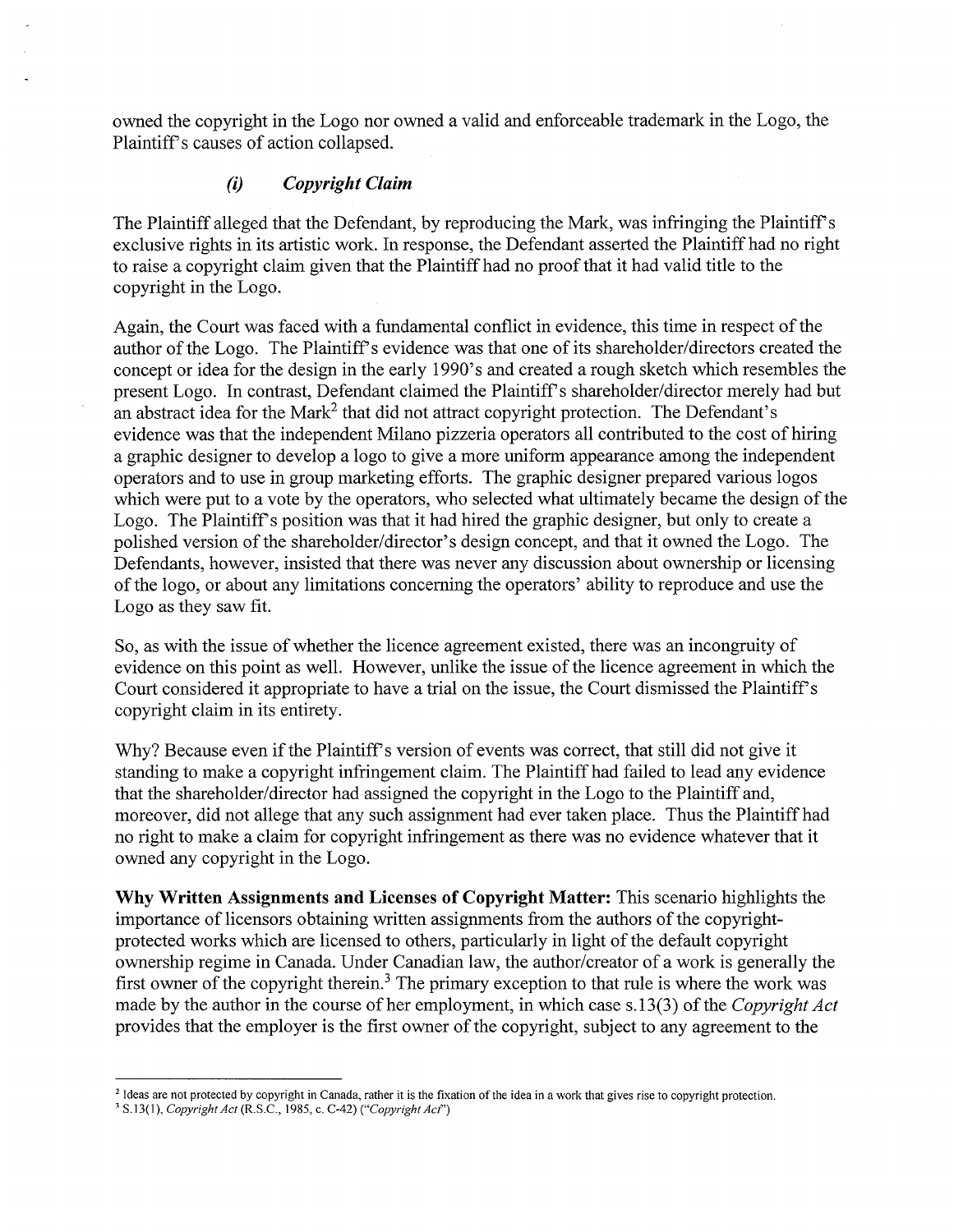contrary between the author and employer.<sup>4</sup> However, where the author is not an employee of the purported licensor but an independent contractor, ownership of the copyright will remain with the author unless and until the author assigns the copyright to the licensor in writing.<sup>5</sup> The *Copyright Act* permits copyright to be assigned and that any interest in the right may be granted by licence, but provides that no such assignment or grant is valid unless it is in writing and signed by the owner of the right in which the assignment or grant is made.<sup>1</sup> Without such a written assignment, a non-employee author/creator retains the copyright in the work, including the exclusive right to produce and reproduce the work, together with the other bundle of rights which constitute copyright under Canadian law. A person who has procured the creation of a work from a non-employee contractor for good and valuable consideration but who fails to provide for a written assignment of the copyright may discover that she merely has an implied licence to use the work for the purpose for which it was intended, but not have any right to exclude others from producing or reproducing the work

**Why Written Waivers of Moral Rights Matter:** Good IP management in relation to works of authorship does not stop at the written assignment of copyright. Equally important is obtaining a written waiver of moral rights from the author. As soon as an author creates the work that is subject to copyright protection, the author automatically gains moral rights in that work. Under Canadian law, this means the author has: (1) the right to be associated with her work by name or pseudonym, where reasonable in the circumstances; (2) the right to remain anonymous; and (3) the right to the integrity of the work, which right is infringed if, to the prejudice of the honour or reputation of the author, the work is (i) distorted, mutilated or otherwise modified; or (ii) used in association with a product, service, cause or institution. An owner of copyright therefore needs to obtain the written waiver of moral rights from the author to ensure that the work can be used without any restrictions.

In summary, it is critical that a person owns the copyright in a work of authorship and who wishes to licence others to reproduce the work (the "Licensor") ensure that all person(s) who created such works assign their copyright to the Licensor and waive their moral rights (in favour of the Licensor), in writing. Obviously, a Licensor's ability to allow for uninhibited use and to enforce exclusivity is a major point of concern for Licensees, and a Licensor's inability to do so will tend to significantly decrease the value of the relationship, particularly in a franchising arrangement.

### *(ii) Trademark claim*

Turning to the trademark claims, the Plaintiffrelied on its registered trademark for the Logo to pursue its claims for trademark infringement and depreciation of the value of goodwill in the registered trademark, and relied on its common law rights in the Logo in respect of its passing off claim. In response, the Defendant alleged that the Plaintiff's registered trademark was invalid as it contravened the following provisions of the *Trademarks Act*:

<sup>&</sup>lt;sup>+</sup> Even though the *Copyright Act* provides that the employer is the first owner of the copyright in an employee's work of authorship, as a matter of practice it is wise to paper the transfer with a confirmatory assignment (and waiver of moral rights) to preclude any argument that the s.l3(3) was not operative in the circumstances, and to ensure that there is a documentary record for the purposes ofintroducing the transfer ofthe ownership into evidence.

S.13(4), *Copyright Act.*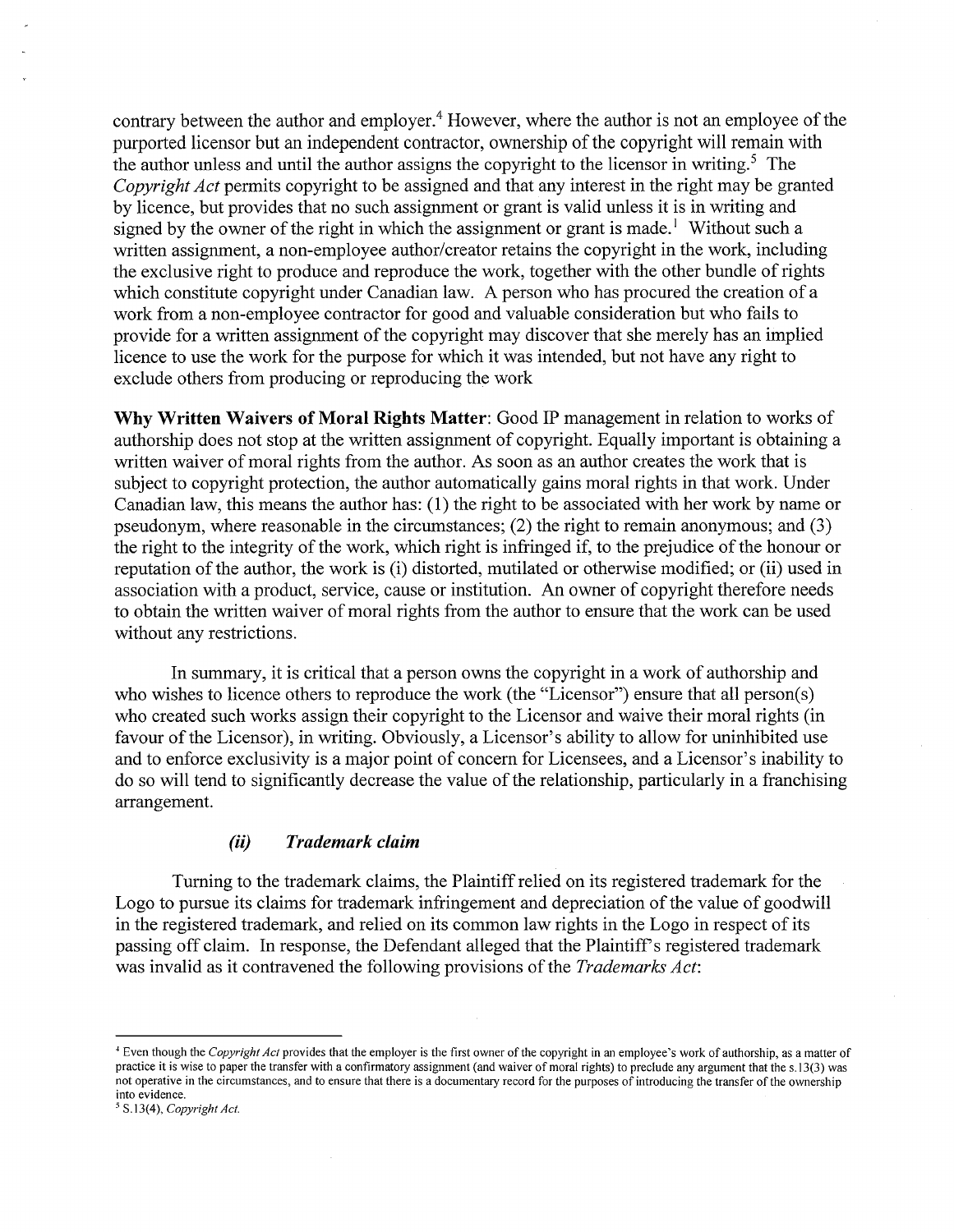- The Mark should never have been registered because it violated the s.  $12(1)(a)$ prohibition on the registration of marks that are primarily a name or surname of an individual;
- The Mark should never have been registered because it violated the s.  $12(1)(b)$ prohibition on the registration of marks that are clearly descriptive or deceptively misdescriptive of a place of origin of the services in association with which the mark is used; and
- The Mark should be invalidated pursuant to s.  $18(1)(b)$  as the Mark lacked distinctiveness at the time of the counterclaim because it was no longer an indicator of a single source.

The Defendant further argued that the Logo was not distinctive and that the passing off claim could not succeed.

# **(1)** Registrability of the Logo

The trademark application for the Logo was filed in 1997, and was finally registered in November 2002 "after some initial reluctance on the part of the Trade-mark Office to register the mark." The Defendant alleged that because the word "Milano" is both primarily a name or surname and is also a the name of a city in Italy, it was not registerable as it triggered the two aforementioned s.l2 prohibitions. Ultimately, the Court sided with the Plaintiff and did not consider the mark to have been unregistrable at the date of registration. The Court thus found in favour of the Plaintiff on this issue, and did not invalidate the trademark on the basis that it was unregistrable at the time of registration. $<sup>6</sup>$ </sup>

### **(2) Distinctiveness ofthe Logo**

The Defendant's second line of attack was that the registration for the Logo was invalid because it was not distinctive of a single source. The Plaintiff maintained that a written licence agreement had indeed been executed and, although a flood had destroyed its only copy of that agreement, the existence of the licence was nevertheless established by the conduct of the parties. The Plaintiff argued that the distinctiveness of the Logo had been maintained by virtue of that licence agreement, as all of the Defendant's pre-termination use of the Logo inured to the benefit of the Plaintiff. When the Plaintiff purported to terminate the Defendant's licence in 2016, all subsequent use of the trademarks by Defendants was alleged to be an infringement of Plaintiff's exclusive rights. In response, the Defendants claimed that there was never any licence, written or otherwise, and that there had been substantial long-term unlicensed use ofthe Logo (as well as the formative trademarks and trade names) by each of the independent Milano pizzeria operators, including the Defendant.

As a result of the Plaintiff's inability to prove that the Defendant's use of the Logo was under licence, the Plaintiff could not establish that the Logo had remained distinctive of a single source. The Plaintiff's inability to proffer documentary evidence at its motion for summary judgment on the trademark infringement claim meant that it could not clearly show that the Defendants' use of the trademark had ever been subject to a licence agreement pursuant to which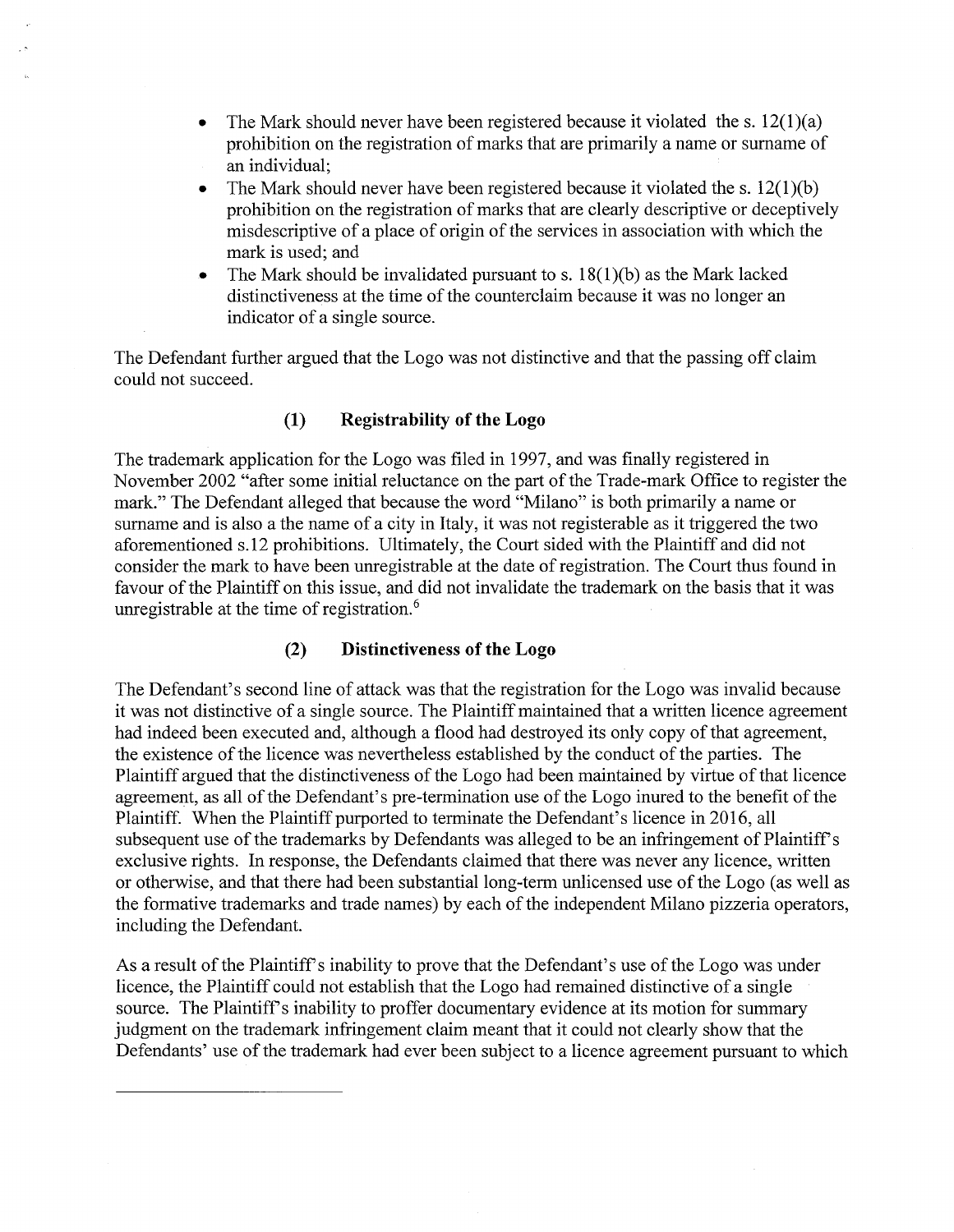the Plaintiff had control over the character or quality of the Defendants' goods and services. Thus, there remained a live question as to whether the Plaintiff(by itself and through its licensees) was the only person using the trademark, both at the time the application for registration was filed and at the time the issue of distinctiveness was called into question by the Defendants. To the extent that there were in fact multiple users of the trademark not under licence from a single licensor. Plaintiff could not succeed in establishing that it was the person entitled to register the trademark in the first place. Thus, the Court held that the Plaintiff's claims of trademark infringement, depreciation of goodwill of the registered trademark and passing offwere not suitable for summary judgment.

The lack of a written trademark licence agreement means that the question of the distinctiveness of the Plaintiff's trademark will now have to be resolved at a trial. A trial judge will have to hear live witnesses give evidence about whether a licence ever existed, and if so, if it included terms providing that the Plaintiff had control over the character and quality of the goods/services provided in association with the Logo by Defendant.

**Why Quality And Control Provisions in a Trademark Licence Matter:** In Canada, if a trademark is used by an entity other than the owner, the trademark's distinctiveness is impaired unless proper licensing provisions are in place which provide that the trademark owner has, directly or indirectly, control over the character or quality of the goods and services that are provided in association with the trademark. If a mark does not distinguish the goods and services of the owner from the goods and services of others, it cannot be afforded trademark protection under the law. An application for registration may be opposed on the ground that it is not distinctive, and a registered trademark may be invalidated if it loses its distinctiveness. Beginning June 17, 2019, the Registrar will be permitted to refuse registration on the basis that a trademark is not distinctive.

In *Milano Pizza,* because a live question remained as to whether the Plaintiff(by itself and through its licensees) was the only person using the Mark when the application for registration was filed and at the time the issue of distinctiveness was questioned by the Defendants, or whether there were in fact multiple users not operating under licence from a single licensor, the Plaintiff could not succeed in establishing that it was the person entitled to register the trademark in the first place. Thus, the validity of the trademark registration and, consequently, the issues of trademark infringement and depreciation of goodwill of the registered trademark that flow from the registration, were not suitable for summary judgment.

In short, the lack of a written trademark licence agreement containing terms that the Plaintiff has direct or indirect control over the character and quality of the goods and services sold by the independent operators' pizzerias left the Plaintiff vulnerable to the expungement of a Mark it had been using for decades.

## **4. Lessons learned: Pitfalls and Best Practices when Licensing**

The facts of the case illustrate several pitfalls into which licensors can inadvertently stumble if not careful, including: